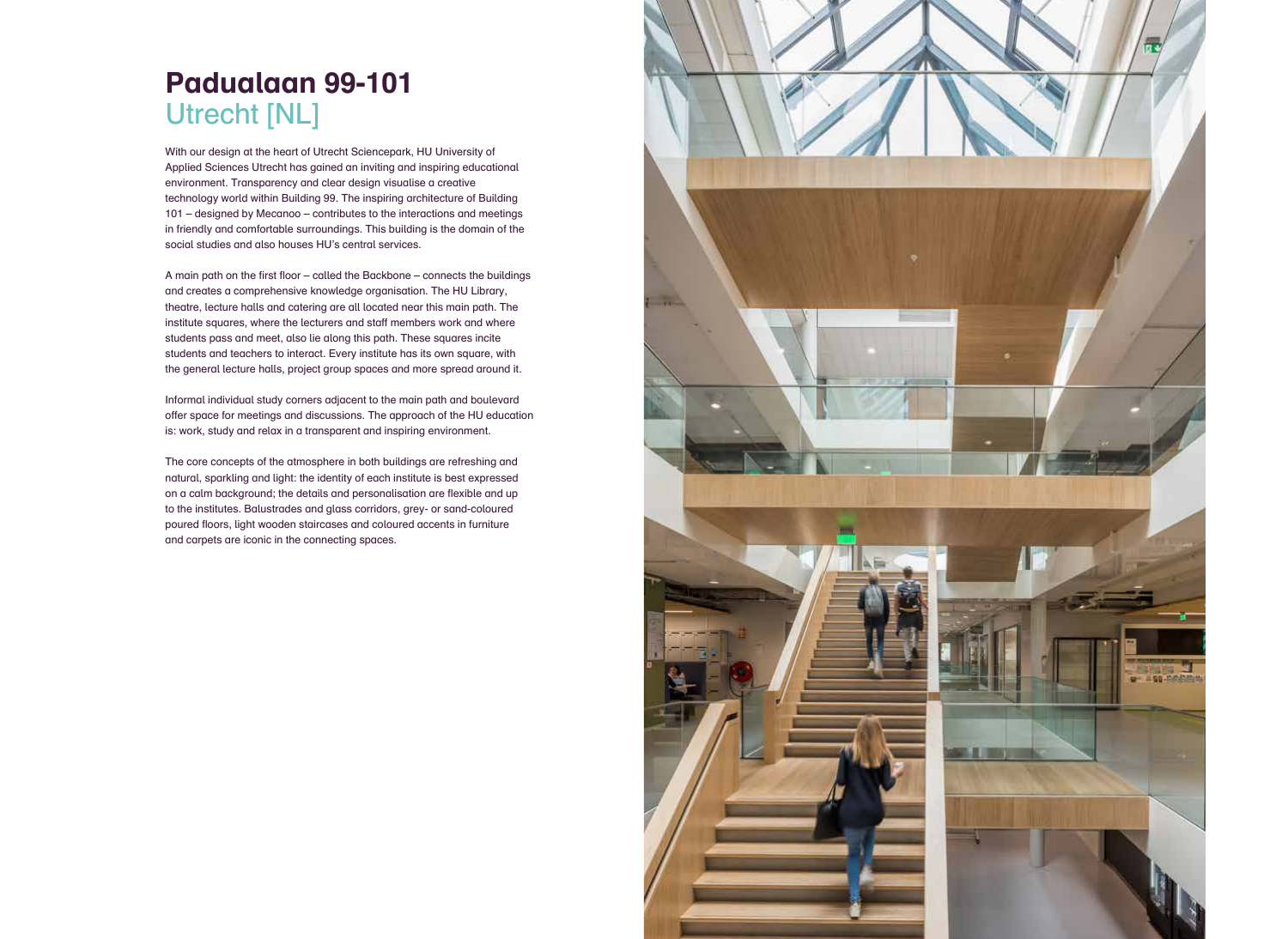

# Technology World Building 99

The Technology Boulevard leads from the entrance of Building 99 along workshops, laboratories and practical spaces. At the centre of this boulevard, spacious stairs lead up to the hearts of the institutes; this is the reception area where people enter and meet. A coffee stand and a large table have been placed for informal meetings. The architectural core – with lifts and lavatories – of the squares in this building are green or yellow: colours that refer to the colouring of industrial machines. The work environment of the two institute squares in this building offer a mix of open and secluded work spaces and of formal and informal meeting spaces. The arrangement in zones with hard and soft floors and the great acoustics make for a pleasant and calm working climate, in which students and teachers can collaborate.

The two densely built patios visible from the Technology Boulevard contain the workshops with research and test setups. A steal structure, acoustically perforated roofing and clearly visible technical installations make for an accentuated workshop atmosphere. A smart support structure with the fewest possible number of pillars allows for a flexible use of the workshops. Sunlight enters through rooflights and additional domes. If necessary, the activities of the workshops can be expanded up to the boulevard by opening all doors. On the roof of Building 99, we find an experimental power garden with solar boilers, solar panels etc.